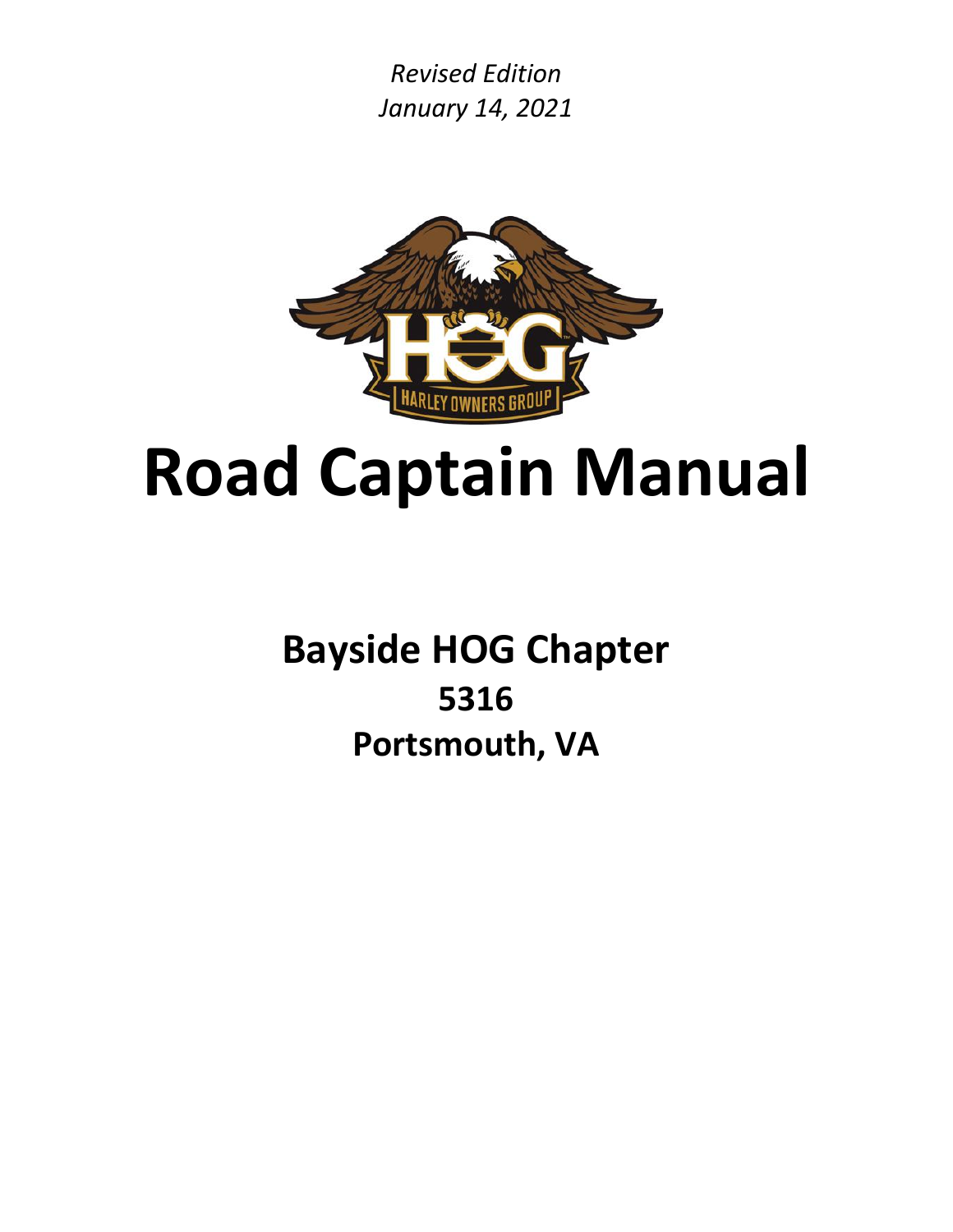#### **Section 1: Introduction**

#### **1.1 Preface**

As defined in the National Chapter of the Harley Owners Group (HOG), Road Captains (RC), are discretionary officers. The duties and responsibilities of the RC shall include;

- o Leading rides.
- o Assisting with the execution of rides.
- o Organizing and planning of rides.
- o Ensuring all efforts are made for a safe ride.

#### **1.2 Objective of the Handbook**

The 2 main goals of our Chapter are to Ride and have Fun! The RC plays a critical role in accomplishing these objectives. Every effort must be made to ensure the safety of not only the Bayside HOG members but their guests as well. As a RC there are many responsibilities that come with the position. This Handbook will serve as a tool and help all RC to reach our objectives.

#### **1.3 Responsibilities of Road Captains**

As a RC there are a lot of responsibilities that come with the position some of which are;

- o Be proactive.
- o Plan the route and pre-ride the route when possible..
- o Meet and communicate with other riders before and during the ride.
- o Be a positive, enthusiastic and helpful mentor for others.
- o Create a fun and safe environment for riding.
- $\circ$  Look at the ride through the eyes of all riders, both new and experienced.
- o Be a role model for newer riders.

#### **Section 2: Training and Qualifications**

The purpose of RC training is to provide specific group riding experience, leadership and evaluation of each RC in an effort to improve and maintain each person's knowledge, skill level and experience. The program will consist of rider skill training focusing on group riding scenarios. Safety as well as communication skills will be discussed throughout the year and during our quarterly RC meetings.

#### **2.1 Road Captain Qualifications**

All RC should stay proficient and qualified to lead a Chapter Ride. All prospective and current RC should maintain the following;

- o A valid driving license with the proper endorsement for motorcycle.
- o Current with both National and Local HOG membership.
- o Valid registration, insurances and safety inspection for their bike.
- $\circ$  Have completed the RC assessment as administered by a qualified and experienced RC and demonstrates good safety awareness.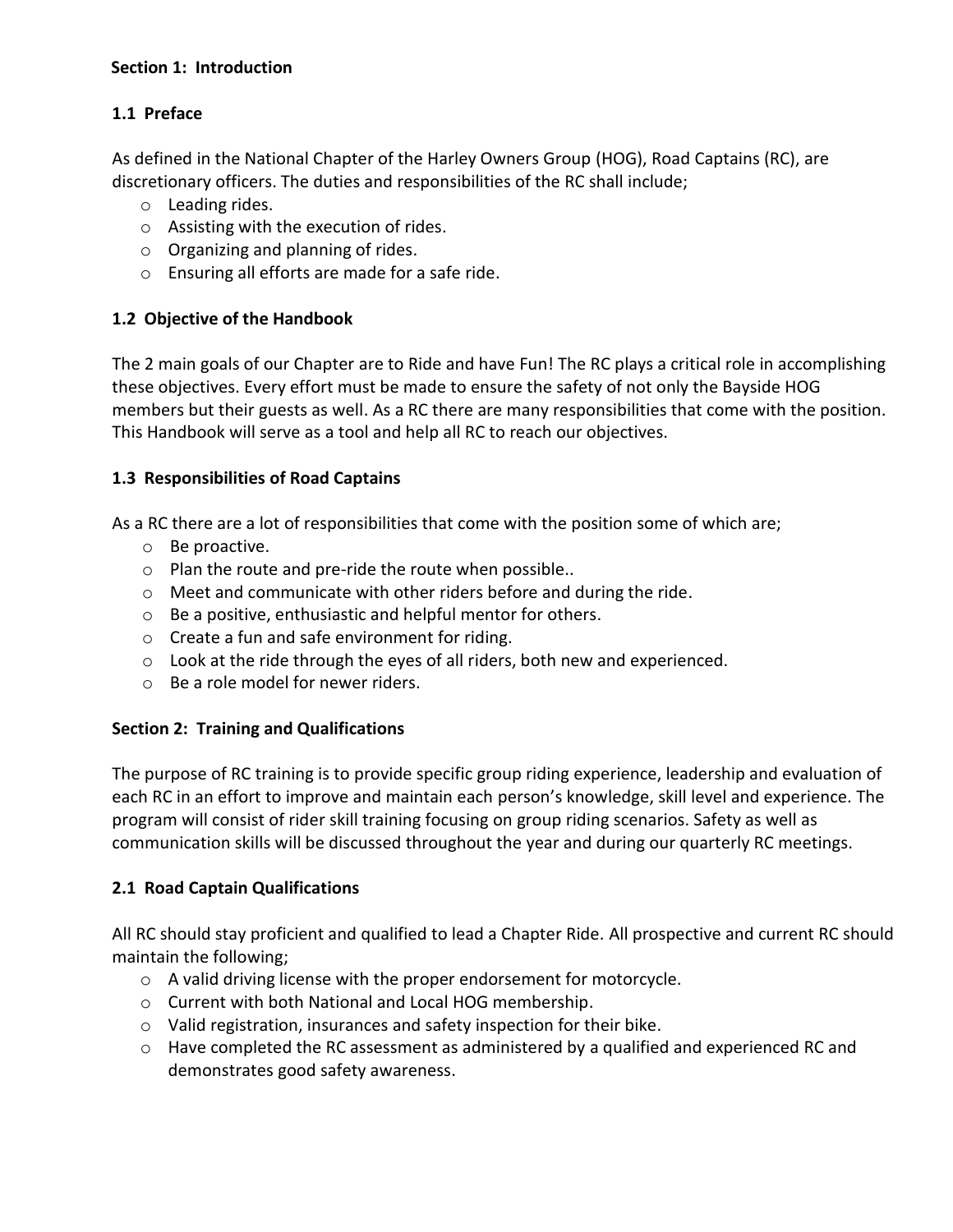#### **2.2 Road Captain Proficiencies**

All current RC will be expected to have completed the training and maintain the proficiencies listed below;

- o Demonstrate a thorough knowledge of the Bayside HOG Road Captain manual.
- o Attend as many RC meetings during the year as possible.
- o Lead at least 1 ride and perform other RC duties for a minimum of 2 additional rides.
- o Be in good standing with HOG membership in Bayside Chapter.
- $\circ$  Senior Road Captain and Director have ultimate authority on who may or may not serve as RC.

#### **2.3 Becoming a Road Captain**

Chapter members wishing to become RC may do so at their choosing. We encourage all members to do so if they wish! Applicants for RC are required to have been an active member for one riding season with our Chapter. This requirement may be waived by the Senior RC or the Director for an experienced rider. All interested members should contact the Senior RC to start their assessment process.

#### **2.4 The Assessment Process**

The assessment process is designed to train as well as evaluate the candidates riding abilities as well as their group riding, planning and leadership skills. The Candidate should;

- o Notify Senior RC of your intention.
- o Find a RC to help mentor you, the RC should have a minimum of 1 year as RC (Senior RC should approve).
- o You will be issued an assessment form that requires several rides in 3 different roles. You will be evaluated after each of these rides and a RC will sign and date after each ride.
- $\circ$  Once the assessment is completed you will plan a check ride. Every attempt should be made to include urban as well as country roads as well as highway driving.
- $\circ$  A ride plan should be submitted to the Senior RC for approval before the check ride and include the following;
	- Completed group ride planning checklist.
	- Pre-Drive the route (when possible).
	- Obtain all forms and waivers before ride.
	- Demonstrates the safety briefing before check ride.
- o After completion of check ride the Senior RC will assess, with input from mentor, other RC and other board members the applicant's ability to be a RC.

#### **2.5 Annual Requirements and review**

It is important that all RC stay current and active throughout the riding season. It will therefore be required of all RC to lead a minimum of 1 ride and participate in at least 2 others (Wing, Chase or Sweep)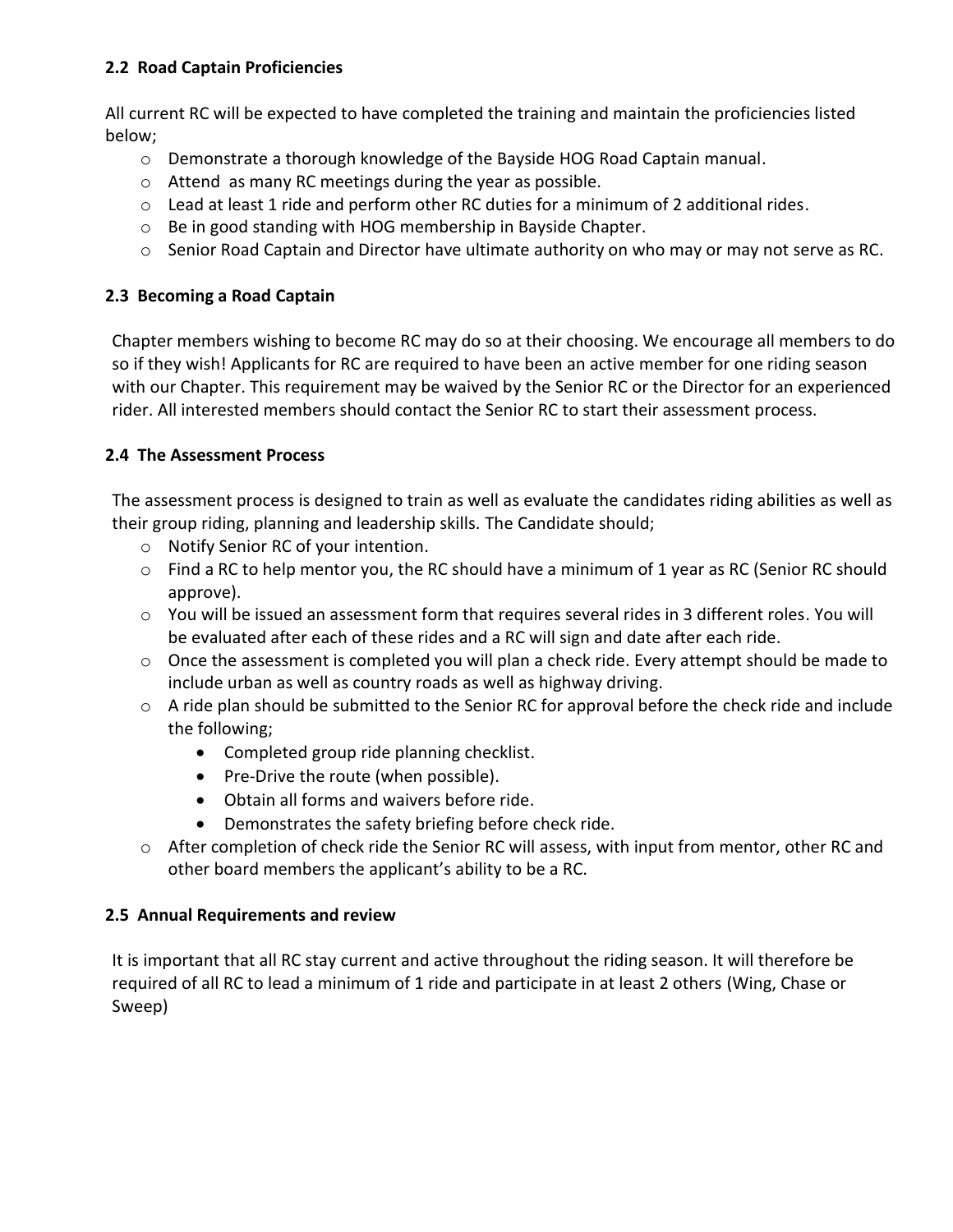#### **Section 3: Road Captain Job Description**

There are several positions that are covered by the term Road Captain (RC). This Chapter uses a Senior RC as well as a Lead, Wing, Chase and Sweep. The primary duties of all RC are;

- o Lead, assist, plan and organize open and closed Chapter rides.
- o Meet with Senior RC to help fulfill ride commitments.
- o Mentor other riders if asked or tasked by Senior RC.
- o Be proficient with group riding techniques to include all hand signals and pre-ride safety briefing.

#### **3.1 Senior Road Captain**

The Senior RC should maintain a roster of RC and will be responsible for the training of both current and prospective RC;

- $\circ$  The Senior RC should meet with Board members during the month to provide input on upcoming rides and help with the planning of Chapter events.
- $\circ$  In addition the Senior RC should meet quarterly with other RC to plan upcoming rides and discuss any issues that are needed to ensure the safety and objectives of the Chapter.
- o All RC are appointed by the Senior RC after having completed the necessary training and demonstrated safety, communication and a willingness to help other riders. Input from Board members and other RC will be considered as well.

#### **3.2 Lead Road Captain**

The Lead RC should be qualified and proficient before leading any Chapter rides. Responsibilities will include;

- o Planning the ride to include route, destination and any stops, to include at least 1 fuel stop for small tank bikes.
- o Pre-ride the route if permitted.
- $\circ$  Communicate ride with Chapter by use of Social Media and any other method that is appropriate.
- $\circ$  Lead ride in a safe manner making sure other riders practice safe riding techniques.
- o Assign the Wing, Chase and Sweep positions.
- o Ensure all riders have filled out any forms or waivers.
- o Conduct safety briefing 15 to 30 minutes prior to departure.
- o RC has absolute authority during ride and may ask any rider to leave the group for misconduct, disorderly behavior or any safety violations.
- o Bring a tool kit and first aid along when possible.
- o **Make sure all riders adhere to the NO ALCOHOL policy.**

*It is important to note that while the Lead RC is responsible for the ride, they share no responsibility or liability for the actions of others that may be deemed irresponsible due to inadequate rider skills.*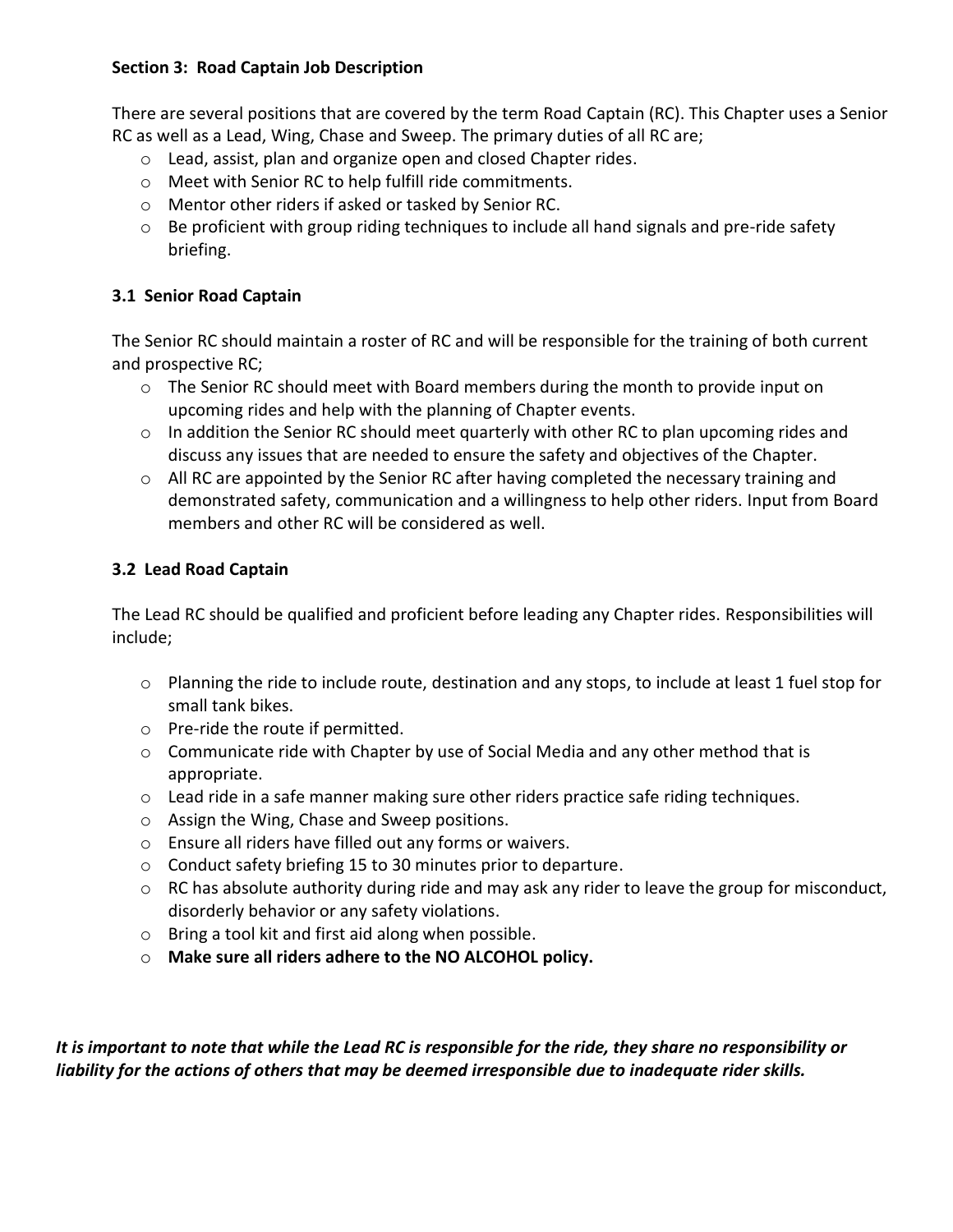#### **3.3 Wing Road Captain**

The Wing RC is the assistant to the Lead RC. They should to be familiar with the planned route and any particular concerns the Lead has expressed. The Wing RC will Ride 1 position behind the Lead RC;

- $\circ$  The Wing RC needs to be prepared to take over for the Lead RC should it be required.
- o All efforts will be made to assist, inform, observe and participate in the successful completion of the ride.
- o Bring a tool kit and first aid along when possible.

#### **3.4 Chase Road Captain**

The Chase RC will Ride 1 position in front of the Sweep RC. Duties of the Chase RC are as follows;

- $\circ$  Ride forward to inform Lead RC of any emergencies that had occurred. (May not be necessary if there is electronic communication between Sweep RC and the Lead RC).
- o It is everybody's responsibility to watch out for other riders. However, it is almost impossible to see if the Sweep RC has left the ride unless they have electronic communications with someone in the group. Therefore it is good practice for the Chase RC to pay close attention to see if the Sweep RC is behind them during the course of the ride.
- $\circ$  Should the Sweep RC leave the group, the Chase RC will assume duties of the Sweep RC until the Sweep RC returns.
- $\circ$  During lane changes, the Chase RC will be the last bike to move over. Every effort should be made to protect the group from any other vehicles riding up and passing on the side of the group until all riders have taken the new lane.
- o Bring a tool kit and first aid along when possible.

#### **3.5 Sweep Road Captain**

The Sweep RC will ride in the last position of the group. The Sweep RC is an important position for the safety of the group and should be only attempted when the RC is comfortable in group riding and feels they possess the proficiency to perform the role. Some of the duties are as follows;

- $\circ$  Will be observant of any safety violations and group riding issues and inform the Lead RC as soon as safely possible.
- o Should any rider pull out of group, the Sweep RC will pull over to attempt to help the rider. It is at the discretion of the RC to stay with rider or leave the rider and return to group. All efforts should be made to inform Lead RC of situation.
- o If group gets split, the Sweep RC will use their best judgement where to best ride, stay as Sweep RC or move forward and be Lead RC until group is whole again. Experience, size and location of group will be taken into consideration.
- o Will carry the Group Sign up form or have taken a picture of form with their phone. Sweep RC needs to have emergency contact information for all riders and the Lead RC phone number as well.
- o While not necessary, a first aid kit as well as a tool kit should be carried.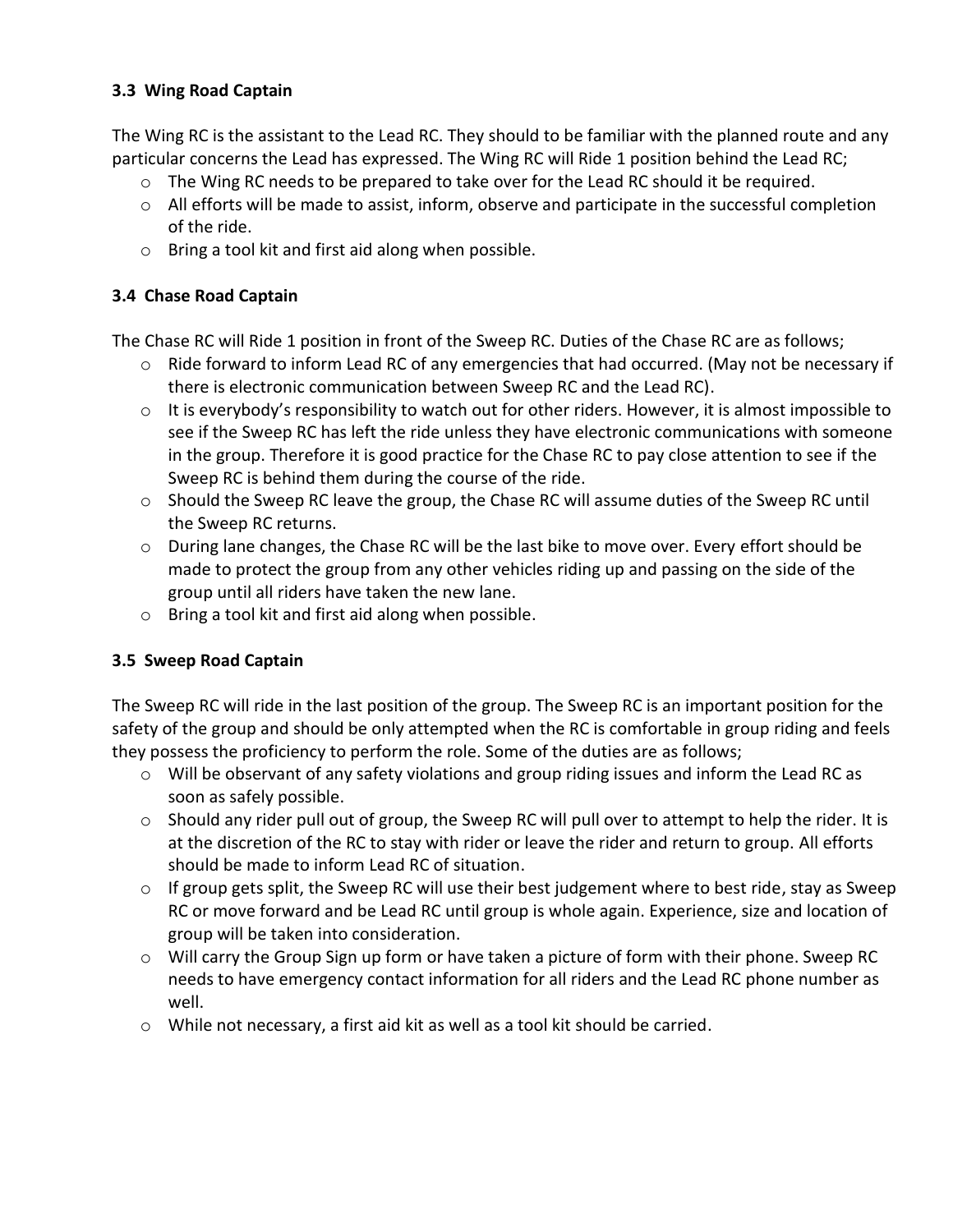#### **4. LETS RIDE!!!**

As mentioned earlier, our Chapters objectives are to Ride and have Fun. The better planned and thought out a ride is the better it will go. All rides should include the following as a minimum. Creativity is welcome as well as Safety is always observed;

- $\circ$  Our RC are the leaders of the rides and must be not only a proficient rider but a good planner as well.
- $\circ$  Rides should be fun for all riders. Every effort should be made to try and consider the different types of bike, skill levels, riding styles etc, etc…
- o That being said, safety will be the utmost of importance and certain procedures must be adhered to for every ride.
- $\circ$  Remember, we want to ride and have fun and bring everybody home safe and sound!

#### **4.1 Meeting place and time**

The Lead RC will determine and communicate with the Chapter where and when the ride will take place;

- $\circ$  Since most rides are local, the Bayside dealership is our typical departure point.
- $\circ$  If the ride ends elsewhere the ending location should be mentioned as well.
- $\circ$  The Lead RC should advise riders to show up a minimum of 30 minutes early and how long the ride will be.
- $\circ$  All waivers and sign up forms should be completed before the pre-ride briefing and is the responsibility of the Lead RC. Guests and minors must complete a new waiver for each ride
- $\circ$  Sign up sheets for each ride must be filled out with all information required. This will include the starting and finishing mileage. Perhaps the most important reason for the form is to have an emergency contact number for all riders should there be a need to contact someone of their choosing.
- $\circ$  The Lead RC will ask for or assign the other RC positions. Safety should ALWAYS be at the forefront for any decisions made when assigning riding positions within the group! RC will be used to cover all 4 positions when there are 4 or more RC present. If there is not enough RC available then the following order will be filled, Sweep, Chase then Wing. If there are enough RC available it is acceptable to use a candidate to fill a position as long as they are being mentored by another RC.

#### **4.2 Pre-ride briefing**

At approximately 15 minutes before the departure time, the Lead RC should assemble all riders and conduct a briefing before setting out on the ride. A successful briefing should include;

- o A description of ride to include destination, time and distance of ride, an overview of route, fuel or rest stops, scenic spots and any special traffic or road conditions or concerns.
- $\circ$  Introduce Chapter officers, any first time riders or special guests, other RC that will be assisting, Sweep, Chase and Wing.
- o Ask for any medical concerns that could affect the group.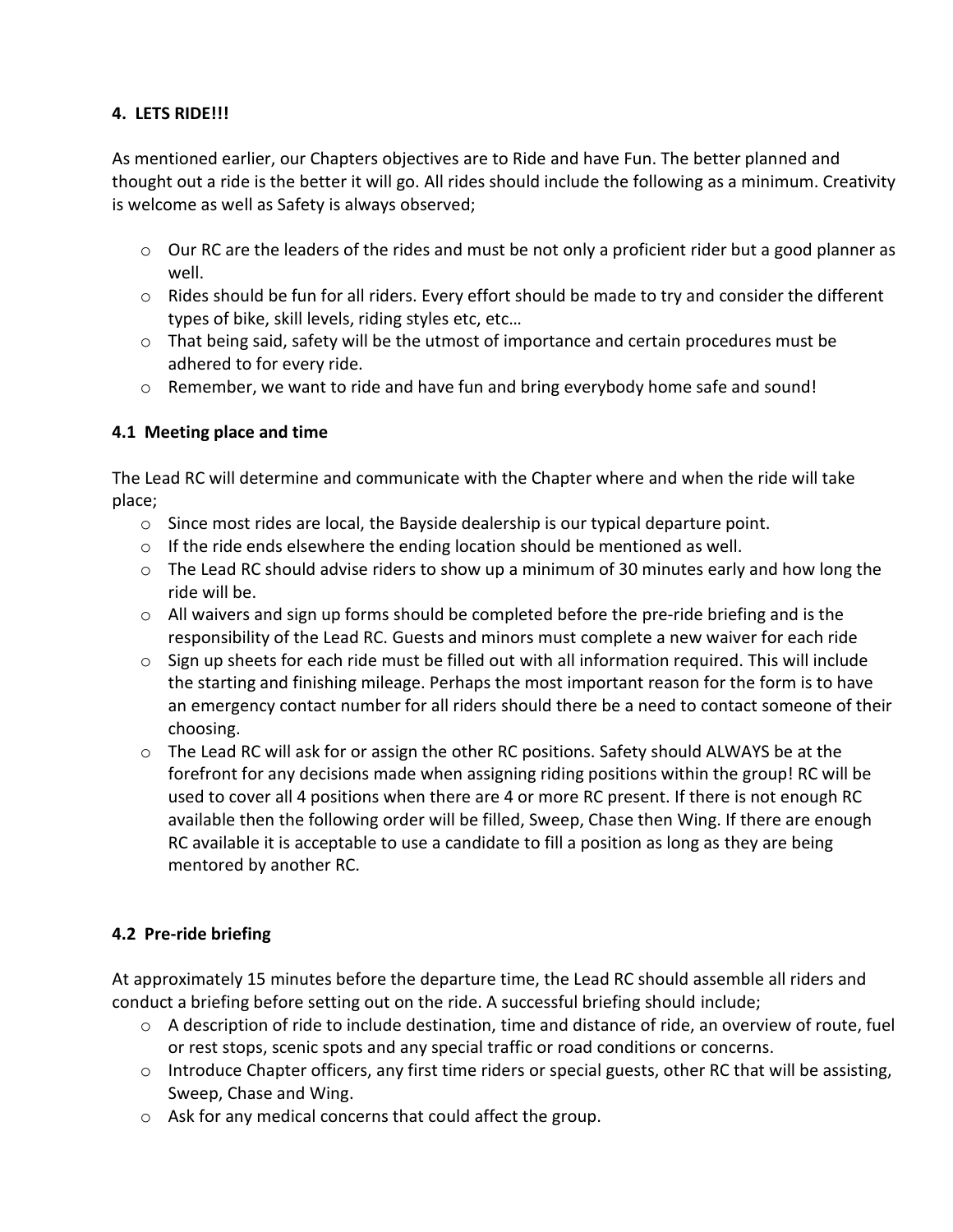- o There are different skill and experience levels when group riding. Never assume that all the riders are familiar with the rules our Chapter follows. The Lead RC will brief the group using the Pre-Ride briefing sheet that covers;
	- Staggered formation riding
	- Red Lights
	- Stop Signs
	- Lane changing and passing
	- Merging traffic
	- Hand signals

#### **4.3 The Ride, before during and after**

#### **I. Before**

- o Pre-ride has been done, when possible.
- o The ride information has been published using social media.
- o All riders have been briefed.
- o All forms and waivers have been filled out. Give Sign up form to Sweep. RC for emergency contact info.
- o Bikes should be fueled and be safe for riding.
- o All RC are familiar with route and have first aid kits and tools for emergency's when possible.

#### **II. During**

- o Lead RC makes every effort to ride at the pace appropriate for road conditions, rider abilities and group size.
- o Communicate turns, stops, hazards, speed increase or decrease and lane changes using proper hand signals and electronic signals.
- o Uses best judgement on route deviation and rest or fuel stop.
- o Stay aware of fellow riders and RC that may have mechanical or personal reasons for stopping.

#### **III. After**

- $\circ$  Upon arrival at destination, the Lead RC will "Call" the ride. This means that any riding after this is at the discretion of each individual. **If alcohol is consumed the individual will not ride in the group!**
- o Ride sign up sheet should be taken back from the Sweep RC and mileage filled out. Take a picture of form and text it to Senior RC. Return form to HOG drawer when possible.
- $\circ$  It is at the discretion of all riders if they want to return in a group or go home as individuals.

#### **4.4 Accident or breakdown procedure**

In the event of an accident or breakdown the Sweep RC will stop and evaluate the situation. If it is deemed to be an emergency 911 should be called immediately;

o The Chase RC should go forward safely and notify the Lead RC that there is a situation and the Sweep RC has left the group.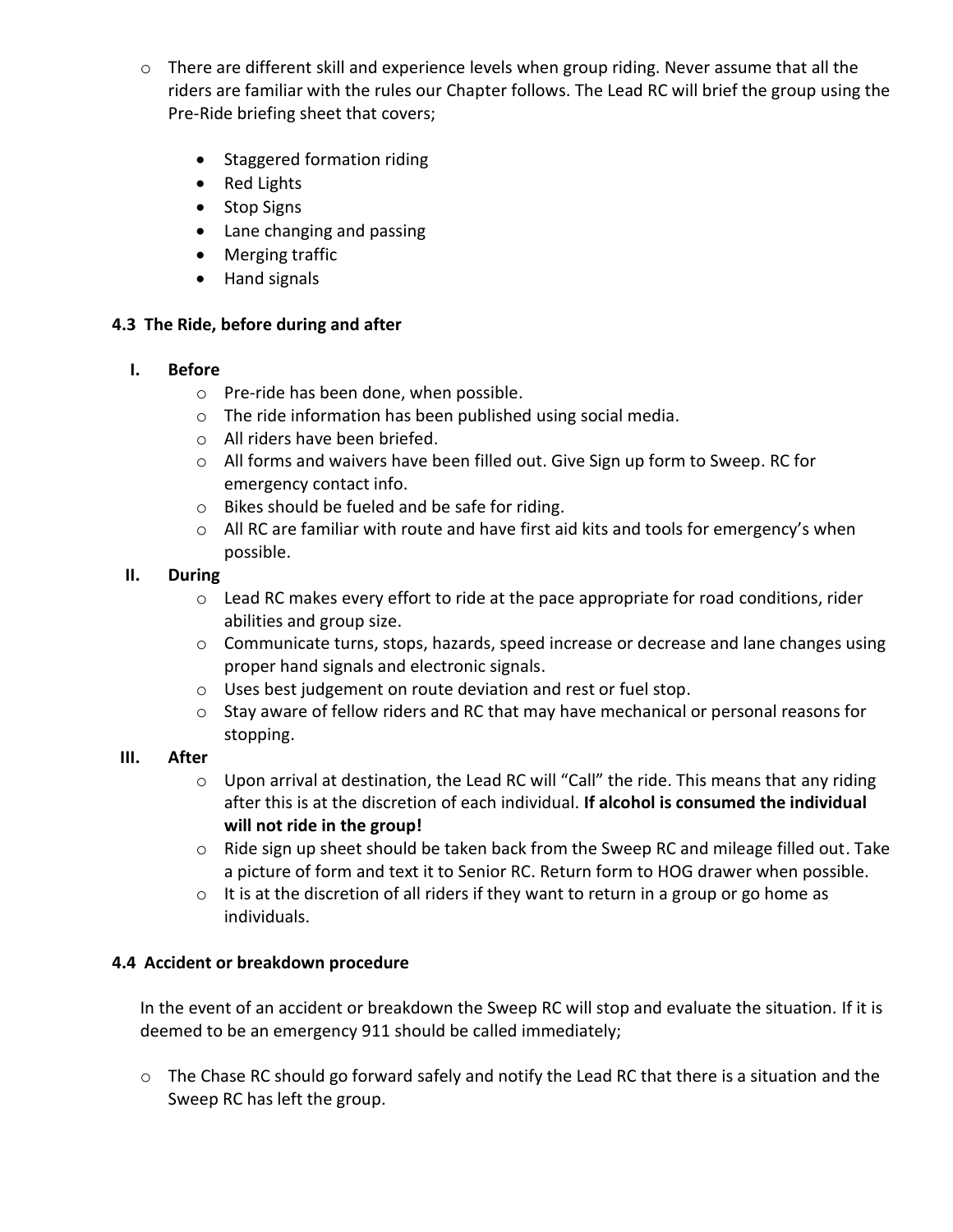- o The Lead RC will make the decision to continue the ride or lead the group to a safe stopping point.
- o The Sweep RC should attempt to contact the Lead RC and inform him/her of the status and what will be done.
- o If the ride continues without the Sweep RC the Chase RC will assume the position.
- o At the conclusion of the ride it is the responsibility of the Lead RC to complete any reports or forms necessary and notify the Director immediately.

#### **5.0 Summary**

 As a RC for our Chapter we are responsible for the success of our objectives, Ride and Have Fun! Being a RC is more than just being a proficient rider, you must be a planner, a leader and a tour guide. Following this handbook will help but ultimately it will be your attention to detail and willingness to help that will make you a great RC! Please feel free to contact any board member with suggestions or improvements to the handbook.

#### **6.0 Attachments**

- $\checkmark$  Pre-ride brief
- $\checkmark$  Road Captain Sign off sheet
- $\checkmark$  Group Ride planning checklist
- $\checkmark$  Ride Sign-up sheet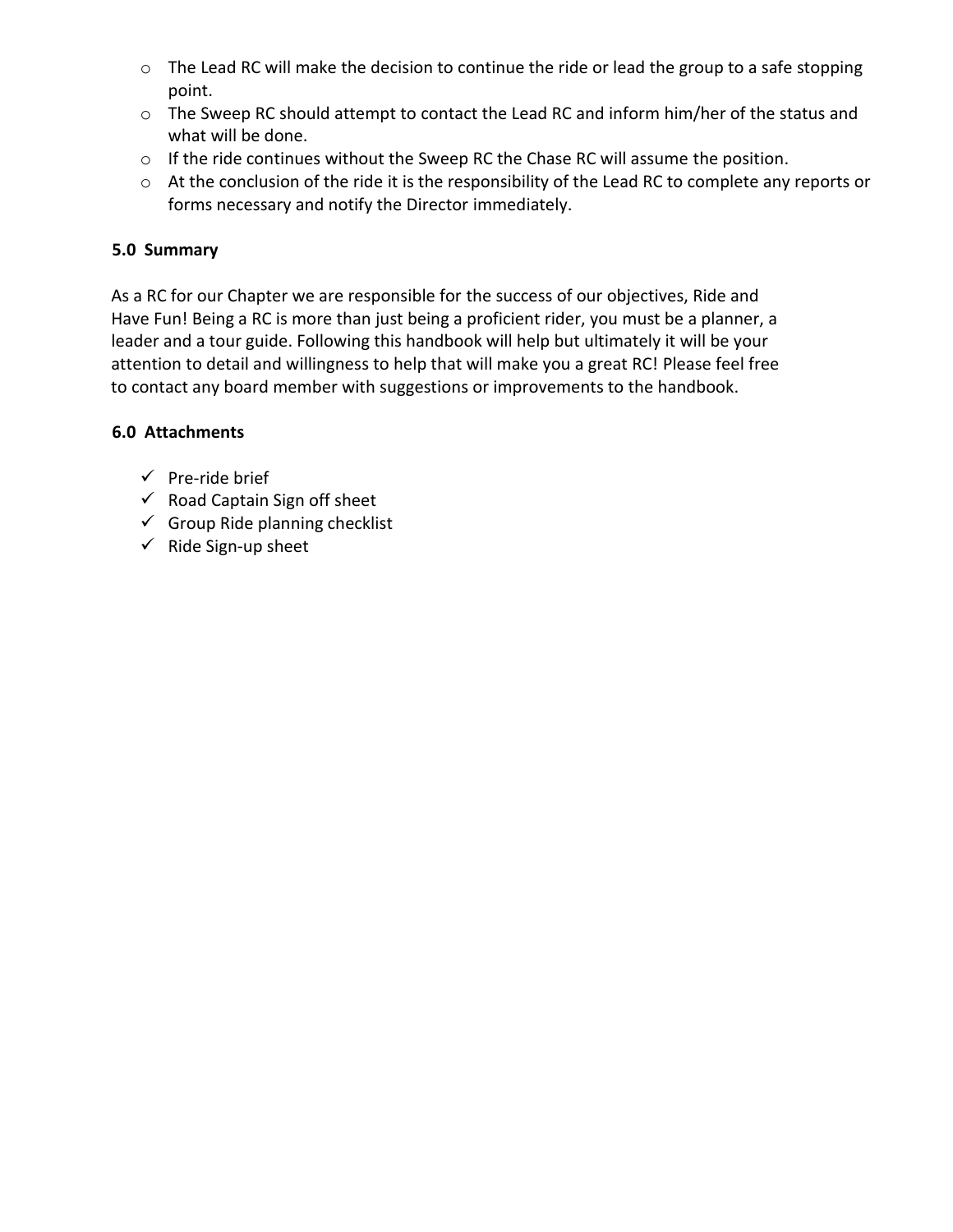### **Pre-Ride Brief**  $_{\text{Date:}}$   $_{\text{Date:}}$

| Lead RC  | <b>Weather Conditions:</b> |
|----------|----------------------------|
| Wing RC  | Hot/Cold/Fair              |
| Chase RC | Wet/Drv                    |
| Sweep RC | Sun/Clouds/Partly Sunny    |

- 1. Destination: The stimated Distance: Give brief description of route.
- 2. We ride a staggered formation, keeping gaps and lanes are very important you will be 1 second behind and to the left or right of the rider in front of you and 2 seconds behind the rider directly in front of you. It is important to stay as close to these gaps as possible but you must be comfortable! It is OK to stay further back but try not to go too far out and don't yo-yo up and back.
- 3. When changing lanes the Lead RC will signal his intentions, the Sweep RC will take the lane and then the Lead RC will move over. You only move over when you see the bike in front of you move over! Make sure your lane is clear first. The last bike over will be the Chase RC.
- 4. The group will not turn right on Red Lights and we will wait until the group is all caught up before proceeding on Stop Signs.
- 5. Hand signals will be used to help move the group and will be passed back when given by the Lead RC. (Demonstrate hand signals) In addition any hazards will be kicked at or pointed to and will also be passed back.
- 6. All riders are expected to complete the ride when possible. If any rider needs to quit the ride all effort should be made to wait until the group has pulled over and then inform one of the RC they are leaving. In case of an extreme situation, the rider should pull out and get the attention of a RC and motion their intention to leave. Rider must get acknowledgement from the RC before proceeding to leave.
- 7. Ask group if they have signed the "Group ride roster"? They will check the appropriate block if they are a Chapter member, and if not need to fill out appropriate waivers. The phone number block must be a contact NOT RIDING WITH THE GROUP! This number is to notify someone other than an individual riding with the group.
- 8. Inform group that any medical concerns will be brought to the attention of the Lead RC following the briefing (examples being Diabetics needing insulin possibly during long rides or any medications that could affect riders abilities)
- 9. Check to see if all gas tanks have been filled or at least have enough fuel for a reasonable length ride. If necessary an early gas stop may have to be added. Give approximate distance to first fuel stop.
- 10. Lastly ask for any concerns before heading out. (Be aware most people will not openly admit they don't know the hand signals or have little to no group riding experience. Try and identify a new face in the group and approach them one on one and get a feel for their experience level, it is best to do this before the briefing and away from the group if possible).

#### *There will be no alcohol consumed on this ride. If you choose to have a drink you will not continue to ride with the group!*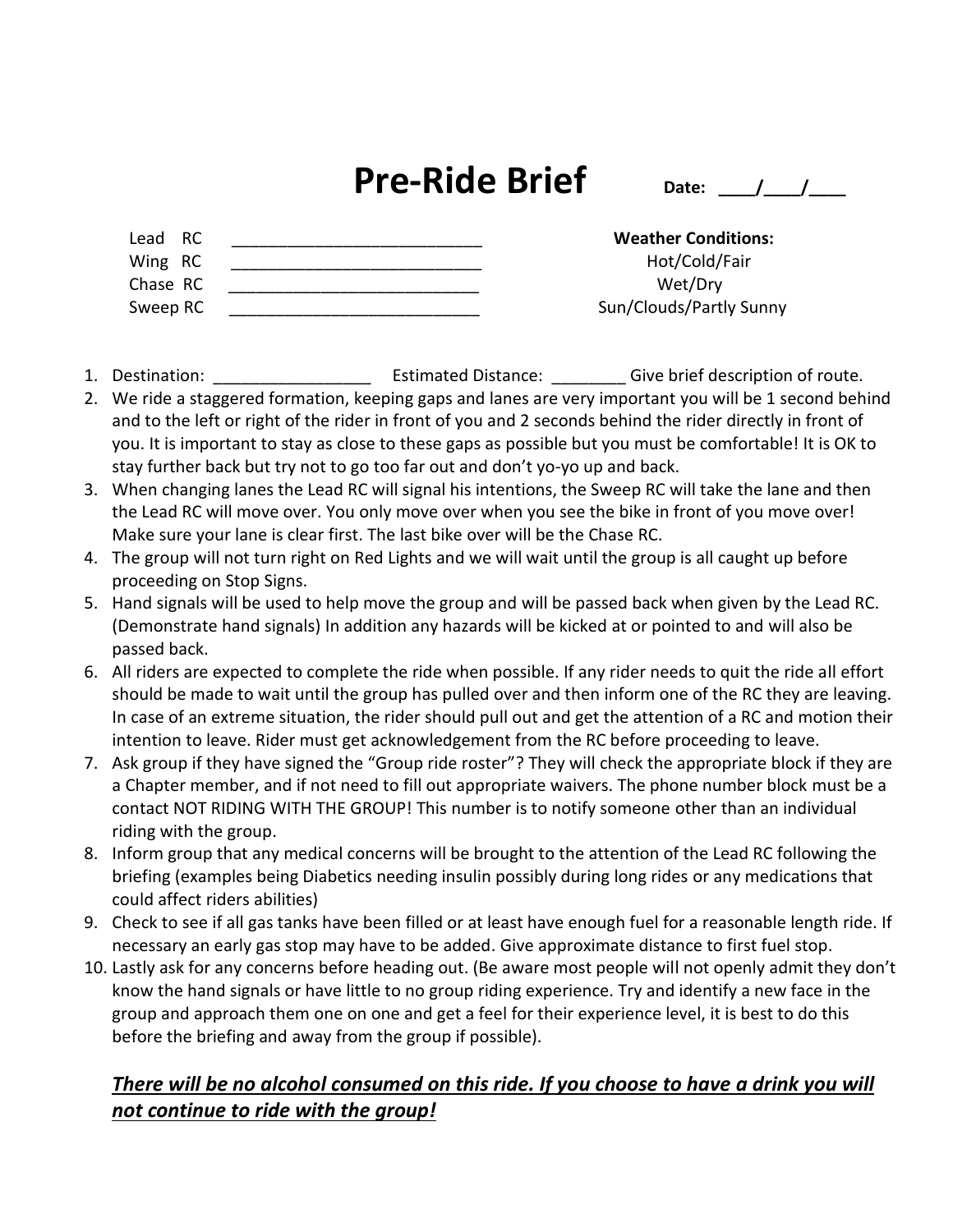### **Candidate Sign Off Sheet**

Candidate name: \_\_\_\_\_\_\_\_\_\_\_\_\_\_\_\_\_\_\_\_\_ RC mentoring candidate: \_\_\_\_\_\_\_\_\_\_\_\_\_\_\_\_\_\_\_\_\_\_

Candidates trying to obtain their Road Captain badge will complete the following training rides. The purpose of this is to learn and demonstrate skills necessary for all positions a Road Captain may be asked to perform during a Chapter ride. A mentor will be assigned by the Senior Road Captain to assist the candidate with their training. The candidate may request a specific individual to mentor them as long as it is approved by the Senior RC. The rides may be with any RC and the candidate should ask if they can ride in a role needed to complete their training. The mentor will assist with the ride or another RC of the Lead RC choosing for that ride may be used to assist. All efforts should be made to notify Lead RC as early as possible. These rides should be completed in order if possible.

|                           |    | Date Completed RC Assisting | Signature |
|---------------------------|----|-----------------------------|-----------|
|                           |    |                             |           |
|                           | #2 |                             |           |
|                           |    | Date Completed RC Assisting | Signature |
|                           |    |                             |           |
|                           | #2 |                             |           |
|                           |    | Date Completed RC Assisting | Signature |
| Sweep Road Captain #1 / / |    |                             |           |
|                           | #2 |                             |           |

The final check ride is a planned ride where the candidate is the Lead RC. The Group Ride Planning Checklist will be filled out and submitted to the Senior RC for approval before ride. The candidate will be responsible for all the planning, the pre-ride brief and all the reservations if going to eat.The posting of ride times and date will be done by Senior Road Captain. The Senior RC will be the Sweep RC for this ride or a RC of the Senior RC choosing.

|                   | Date Completed | Senior RC | Signature |
|-------------------|----------------|-----------|-----------|
| Lead Road Captain |                |           |           |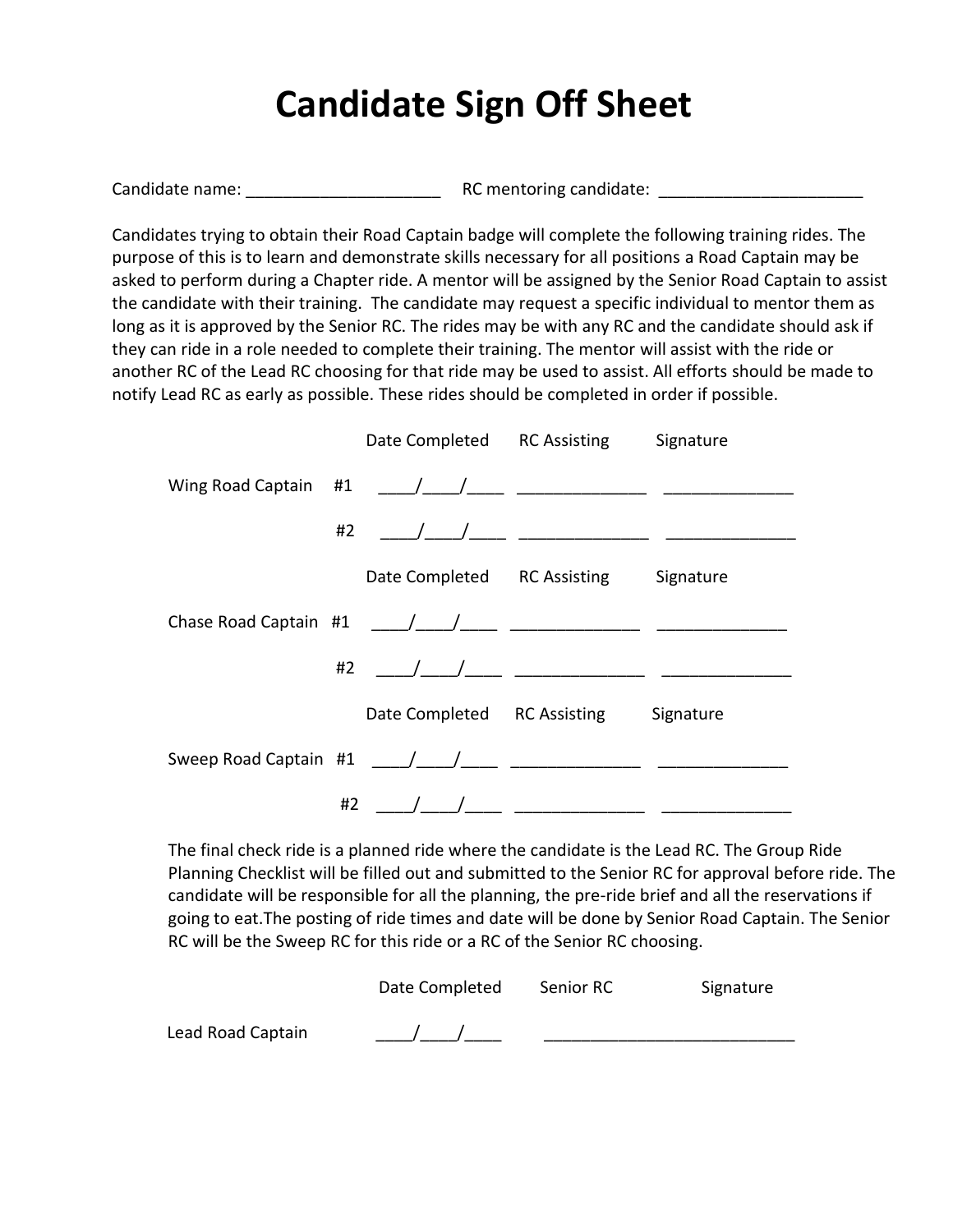# **Group Ride Planning Checklist**

The Group Ride Planning Checklist is a tool a RC may choose to use for their group ride. This form will be filled out and turned in to the Senior RC by a Candidate prior to doing their final check ride as the Lead RC. There are 2 sections to this form, Planning & Pre-Ride and Day of Ride. Again, this can serve as a tool for an experienced RC and this form MUST be used for all Candidates!

#### 1. **Planning** Destination \_\_\_\_\_\_\_\_\_\_\_\_\_\_\_\_\_\_\_\_\_\_\_\_\_\_\_\_\_\_\_\_\_\_\_\_

#### **Things you should consider during the planning phase**

- O Parking at Destination: How is the parking lot? Is the lot paved or gravel? How many bikes can park there and if not enough space then where would you park? Is parking on street or in a lot?
- O Weather: What is the forecast for the ride? Are you looking at inclement weather? What will happen if it rains harder than expected? Make sure if cold riders are aware of wind-chill effect!
- O Time of day: Is this a morning or afternoon ride? Will rider fatigue be a concern? Will there be any night riding and if so is everyones bike equipped to ride at night?
- O Distance of ride: Will there be any fuel stops? Remember to consider bikes with smaller tanks. What about rest stops? How many and how far apart? Remember distance between stops is not the best way to judge since speed of travel can affect distance traveled. Rule of thumb-no more than 2 hours between stops when possible. Be aware of rider ability.
- O Multi-day trips: Hotel reservations, Meal stops during and after the riding, is this a Destination only ride or will there be any scenic stops?
- O Posting of Ride: The Lead RC is responsible to ensure the information necessary for other riders is posted on our Facebook page. This should include the Who, What, Where, When and How long information so other Chapter members can plan accordingly. Likewise if the ride is cancelled it is the Lead RC responsibility to post this information to avoid confusion.

#### **The Pre-Ride and day of the Ride**

- O Pre-ride: When possible it is of great help to ride the route you have planned. This gives you a chance to test the route, road conditions, any new road construction etc., etc.…
- O The day of: It is the Lead RC responsibility to assign other positions in the group. Wing, Chase, Sweep
- O Pre-Ride Brief: Approximately 15 to 30 minutes prior to ride a Safety briefing will be given by the Lead RC. Use the Pre-Ride Checklist to ensure all information is covered.
- O Volunteers: Do you need any extra help blocking traffic? (Be aware that this may be a violation of State Laws and only be used with a complete understanding that this will be performed if absolutely necessary) Are there any cages following the group? All passengers and guests should have filled out all necessary waivers.
- O Safety, Safety, Safety: Quick check of bikes and riders, everyone wearing appropriate gear, bikes look appropriately equipped, if Safety Officer is present check in with them.
- O Restaurants: If going on a meal trip when do you contact restaurant with number of diners and time of arrival?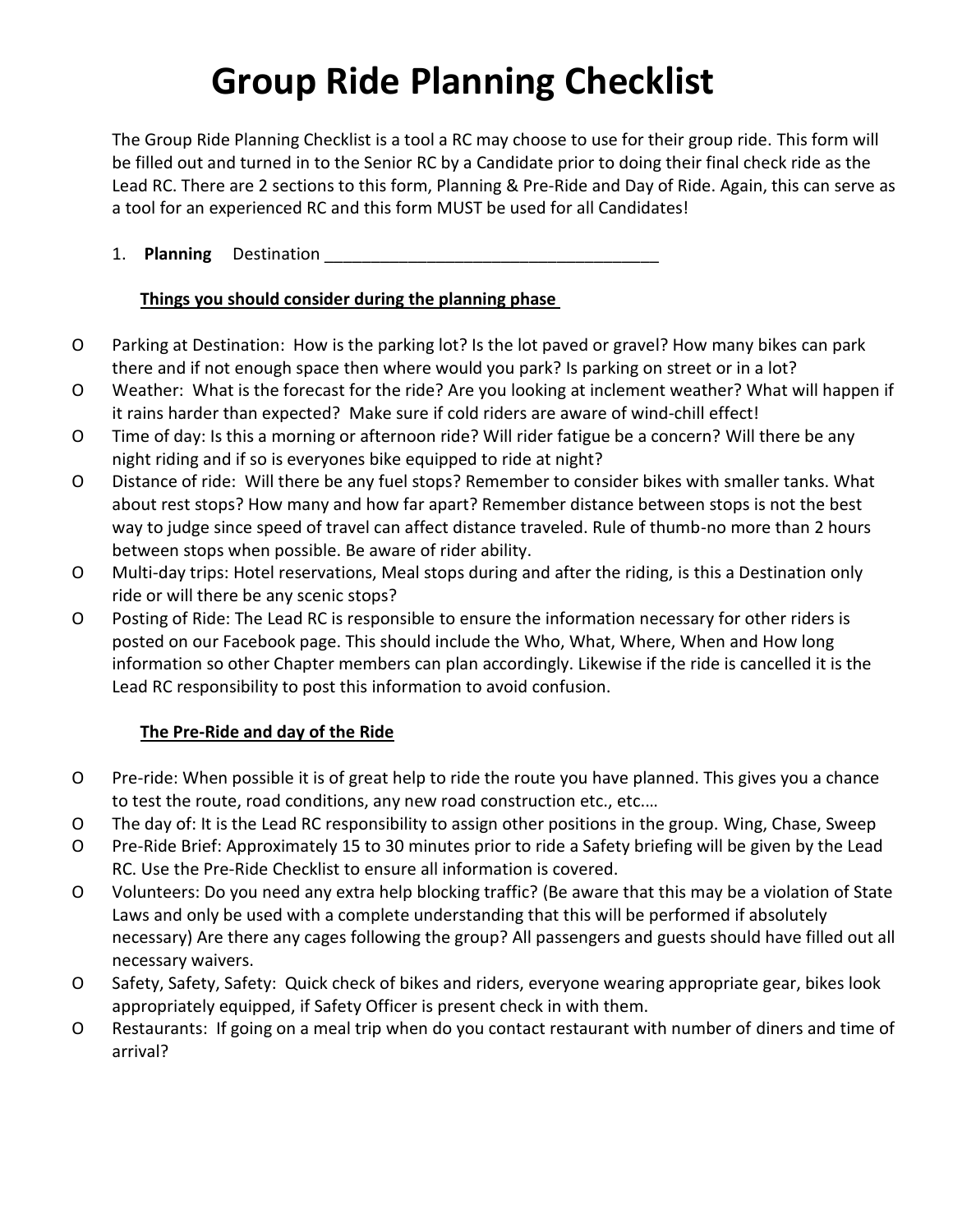# **Bayside Chapter Sign – Up Sheet**

| Ride Name:               |                            |                        | Date:                                                                 |  |  |
|--------------------------|----------------------------|------------------------|-----------------------------------------------------------------------|--|--|
| <b>Starting Mileage:</b> | <b>Ending Mileage:</b>     |                        |                                                                       |  |  |
| <b>Riders Name</b>       | Chapter<br>Member<br>Y / N | Forms<br>Filled<br>Out | <b>Emergency Phone Number</b><br>(Not your own!)<br>And contacts name |  |  |
| Lead                     |                            |                        | Phone#Name:                                                           |  |  |
| Wing                     |                            |                        | Phone#<br>Name:                                                       |  |  |
| Chase                    |                            |                        | Phone#<br>Name:                                                       |  |  |
| Sweep                    |                            |                        | Phone#<br>Name:                                                       |  |  |
| 5.                       |                            |                        | Phone#<br>Name:                                                       |  |  |
| 6.                       |                            |                        | Phone#<br>Name:                                                       |  |  |
| 7.                       |                            |                        | Phone#<br>Name:                                                       |  |  |
| 8.                       |                            |                        | Phone#<br>Name:                                                       |  |  |
| 9.                       |                            |                        | Phone#<br>Name:                                                       |  |  |
| 10.                      |                            |                        | Phone#<br>Name:                                                       |  |  |
| 11.                      |                            |                        | Phone#<br>Name:                                                       |  |  |
| 12.                      |                            |                        | Phone#<br>Name:                                                       |  |  |
| 13.                      |                            |                        | Phone#<br>Name:                                                       |  |  |
| 14.                      |                            |                        | Phone#<br>Name:                                                       |  |  |
| 15.                      |                            |                        | Phone#<br>Name:                                                       |  |  |
| 16.                      |                            |                        | Phone#<br>Name:                                                       |  |  |
| 17.                      |                            |                        | Phone#<br>Name:                                                       |  |  |
|                          |                            |                        |                                                                       |  |  |

### **EMERGENCY CONTACT INFORMATION**